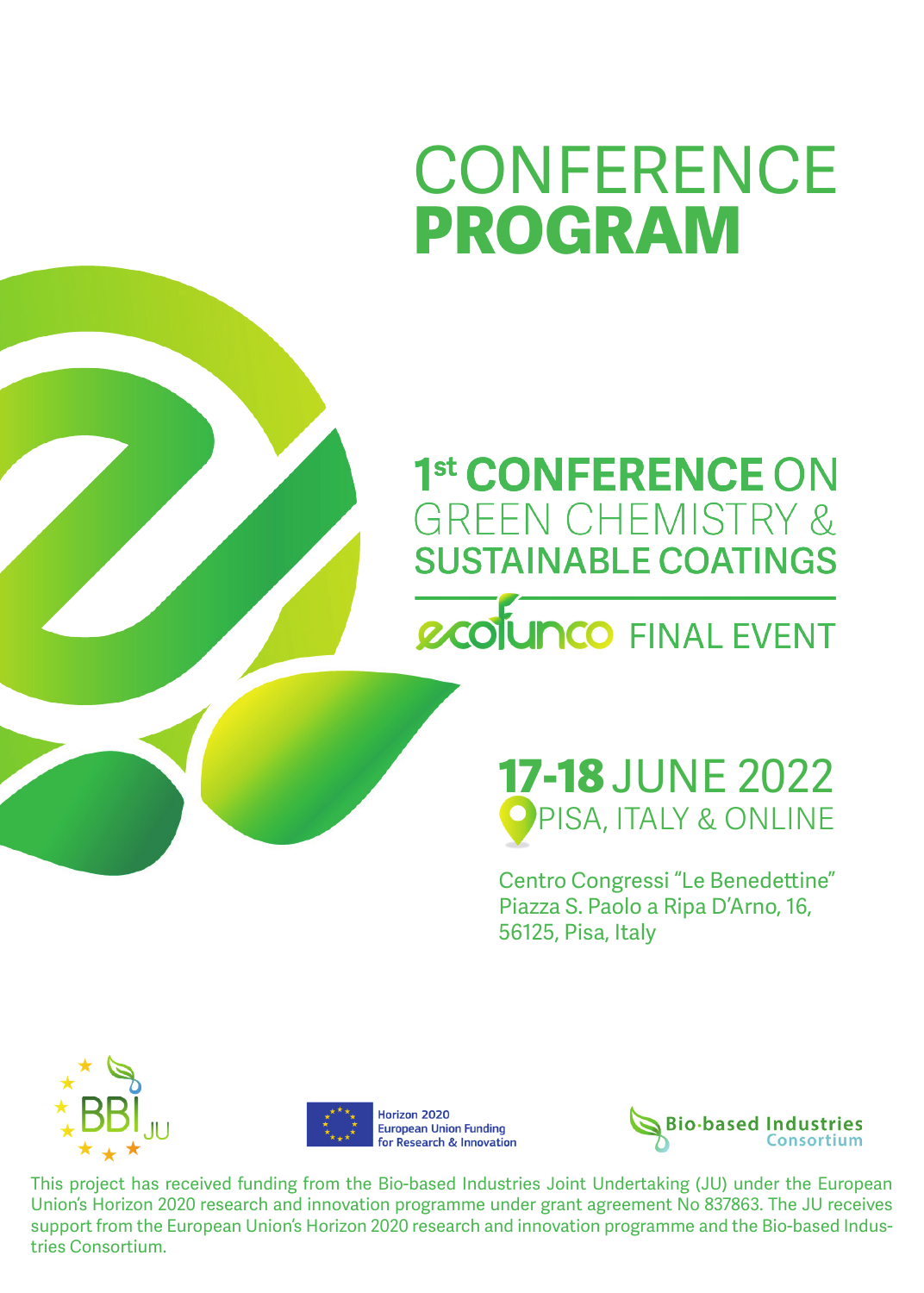## 17 JUNE 2022 **DAY 1**

#### Opening, **ECOFUNCO** project

| $9:00 - 9:30$                | <b>Opening of the Conference</b><br><b>ECOFUNCO</b><br>Eco sustainable multifunctional biobased<br>coatings with enhanced performance and<br>end of life options | <b>Patrizia Cinelli</b><br><b>INSTM/University of Pisa</b><br><b>9</b> Italy        |
|------------------------------|------------------------------------------------------------------------------------------------------------------------------------------------------------------|-------------------------------------------------------------------------------------|
| <b>Invited Lecture</b>       | <b>Chair: Prof. Patrizia Cinelli</b>                                                                                                                             |                                                                                     |
| $9:30 - 10:00$               | Enzymatic upgrading of biomass hemicellu-<br>loses for materials and nutrition                                                                                   | Francisco J. Vilaplana<br><b>KTH</b><br>9 Sweden                                    |
| <b>Chair: TBC</b>            | <b>CBE JU Funded Projects</b>                                                                                                                                    |                                                                                     |
|                              | 10:00 - 10:20 CBE, BBI program INSTM and UNIPI partici-<br>pation                                                                                                | <b>Maria Beatrice Coltelli</b><br><b>INSTM/University of Pisa</b><br><b>9</b> Italy |
| 10:20 - 10:40 BIONTOP        | Novel packaging films and textiles with tai-<br>lored end of life and performance based on<br>bio-based copolymers and coatings                                  | Sergio J. Quesada<br><b>ENCO Consulting</b><br><b>9</b> Italy                       |
|                              | 10:40 - 11:00 Coffee Break - Poster exhibition                                                                                                                   |                                                                                     |
| <b>H2020 Funded Projects</b> | <b>Chair: Prof. Alfonso Jimenez</b>                                                                                                                              |                                                                                     |
| $11:00 - 11:20$              | <b>FISH4FISH</b><br>Biodegradable Packaging from chitinolytic<br>fish wastes: the FISH4FISH project<br><b>PRESERVE</b>                                           | <b>Daniele Spinelli</b><br><b>NTT</b><br><b>9</b> Italy                             |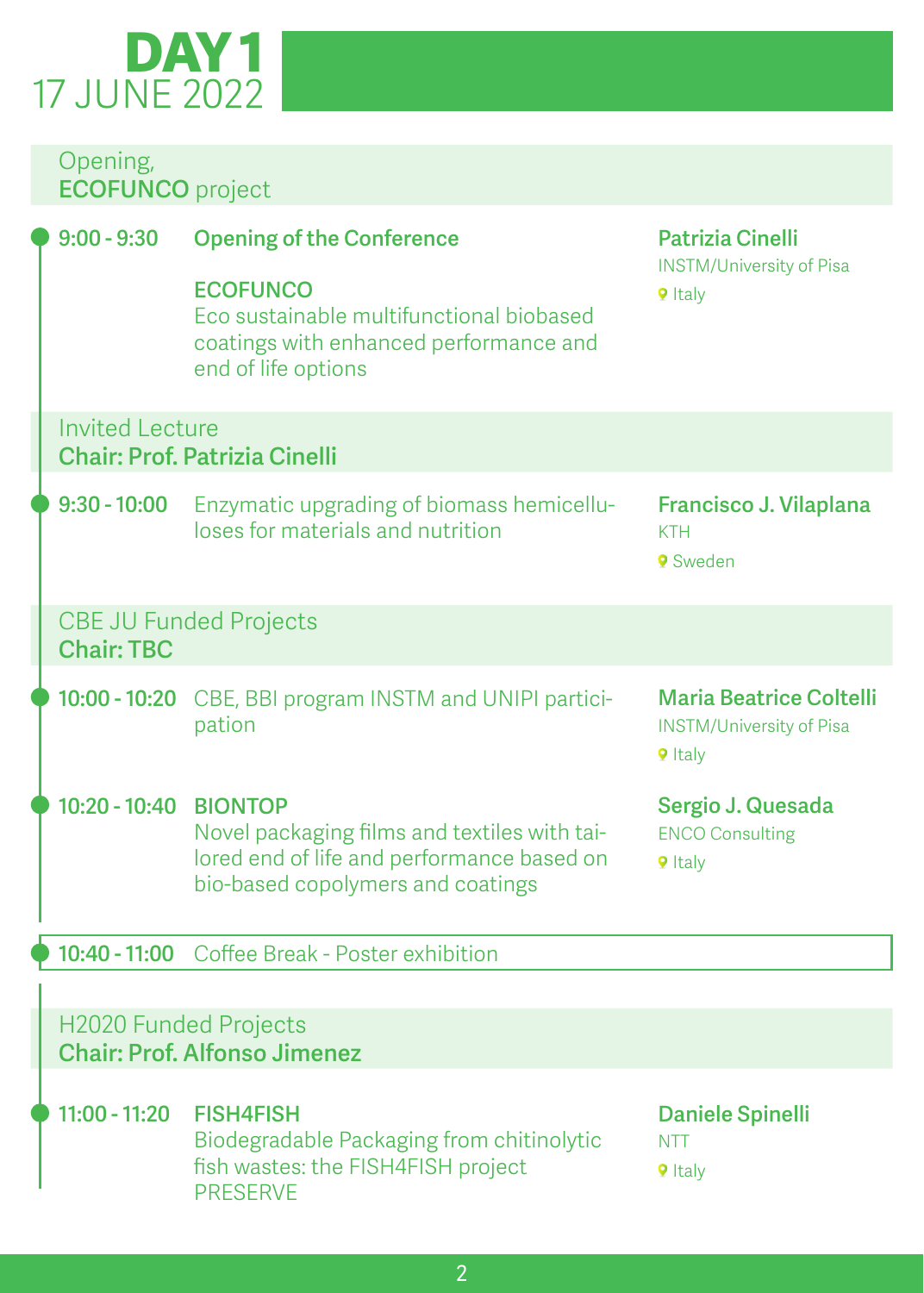| $11:20 - 11:40$         | <b>PRESERVE</b><br>High performance sustainable bio-based<br>packaging with tailored end of life and upcy-<br>cled secondary use                                                            | <b>Aldo Ramírez</b><br><b>IRIS</b><br>9 Spain                      |
|-------------------------|---------------------------------------------------------------------------------------------------------------------------------------------------------------------------------------------|--------------------------------------------------------------------|
| 11:40 - 12:00           | <b>RECOVER</b><br>Development of innovative biotic symbiosis<br>for plastic biodegradation and synthesis<br>to solve their end of life challenges in the<br>agriculture and food industries | <b>Giovanna Strangis</b><br>University of Pisa<br><b>9</b> Italy   |
| $12:00 - 12:20$         | <b>PROLIFIC</b><br>Ultimate exploitation of agro-industrial<br>residues: a PROLIFIC contribution to the<br>development of biocomposites                                                     | Micaela Vannini<br>University of Bologna<br><b>9</b> Italy         |
| 12:20 - 12:40           | <b>AgriMax</b><br>Agri and food waste valorisation co-ops<br>based on flexible multi-feedstocks biorefi-<br>nery processing technologies for new high<br>added value applications           | <b>Cristina Fernández</b><br><b>IRIS</b><br>9 Spain                |
| 12:40 - 13:00           | <b>AgriMax Biorefinery</b><br>Valorization of crop and food processing<br>by-products through an integrated cascade<br>process                                                              | Serena Chierici<br><b>SSICA</b><br><b>9</b> Italy                  |
|                         | 13:00 - 14:00 Lunch Break - Poster exhibition                                                                                                                                               |                                                                    |
| <b>Invited Lecture</b>  | <b>Chair: Prof. Patrizia Cinelli</b>                                                                                                                                                        |                                                                    |
|                         | 14:00 - 14:30 Development of biopolymeric materials in<br>sustainable agricultural applications.                                                                                            | <b>Vera Alvarez</b><br><b>INTEMA CONICET</b><br><b>9</b> Argentina |
| <b>ECOFUNCO</b> results | <b>Chair: Prof. Maurizia Seggiani</b>                                                                                                                                                       |                                                                    |
|                         | 14:30 - 14:50 Single Use Plastic Ban and possible solu-<br>tions with Bio Plastics                                                                                                          | <b>Andreas Michalsky</b><br>Huhtamaki<br><b>9</b> Germany          |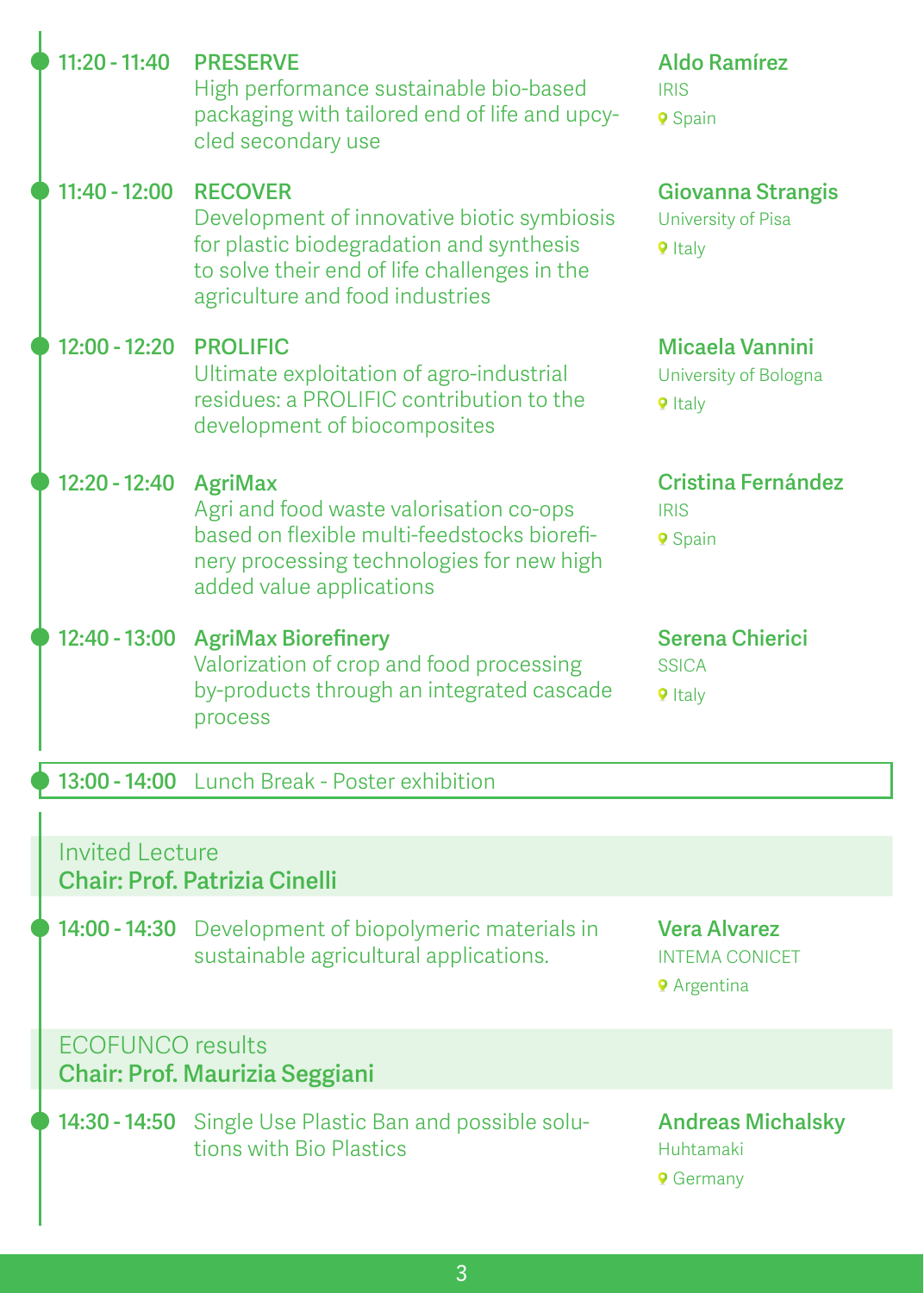| 14:50 - 15:10   | Production and scale up of Sustainable Bio-<br>based Polymers of bacterial origin and their<br>use in Biomedical Applications                                                                      | <b>Ipsita Roy</b><br>University of Sheffield<br>$9$ UK             |
|-----------------|----------------------------------------------------------------------------------------------------------------------------------------------------------------------------------------------------|--------------------------------------------------------------------|
| 15:10 - 15:30   | Collagen-based inks reinforced with hydrox-<br>yapatite nanoparticles for 3D printing: a<br>rheological study comparing bovine and fish<br>sources                                                 | <b>Mario Milazzo</b><br>University of Pisa<br><b>9</b> Italy       |
| $15:30 - 15:0$  | Different nanocellulose absorption proper-<br>ties for superabsorbent in hygienic applica-<br>tions                                                                                                | Saeed<br>Ismaeilimoghadam<br>University of Tehran<br><b>9</b> Iran |
| 15:50 - 16:10   | Coffee Break - Poster exhibition                                                                                                                                                                   |                                                                    |
| 16:10 - 16:30   | Distribution study of biopolymers coatings<br>on films and cellulosic materials for packa-<br>ging application                                                                                     | Kudirat Abidemi<br><b>IRIS</b><br>9 Spain                          |
| $16:30 - 16:50$ | Deposition of Chitin Nanofibrils on different<br>substrates by Electrospray Technique                                                                                                              | <b>Bahareh Azimi</b><br>University of Pisa<br><b>9</b> Italy       |
| $16:50 - 17:10$ | Thermogravimetric evaluation of the an-<br>tioxidants stability of biodegradable polymer<br>containing natural phenolic antioxidants                                                               | <b>Stefano Bianchi</b><br>University of Bologna<br><b>9</b> Italy  |
| $17:10 - 17:30$ | Thermo-mechanical properties of recycled<br>PLA                                                                                                                                                    | Aleksandra Nešić<br>University of Novi Sad<br><b>9</b> Serbia      |
| $17:30 - 17:50$ | Study of the microbial communities as-<br>sociated with cultures of Acartia tonsa<br>(Copepoda, Calanoida) and involved in<br>the degradation of poly(butylene succina-<br>te-co-butylene adipate) | Luca Nicolini<br>University of Pisa<br><b>9</b> Italy              |
| 17:50 - 19:00   | Posters exhibition (Conference get together)                                                                                                                                                       |                                                                    |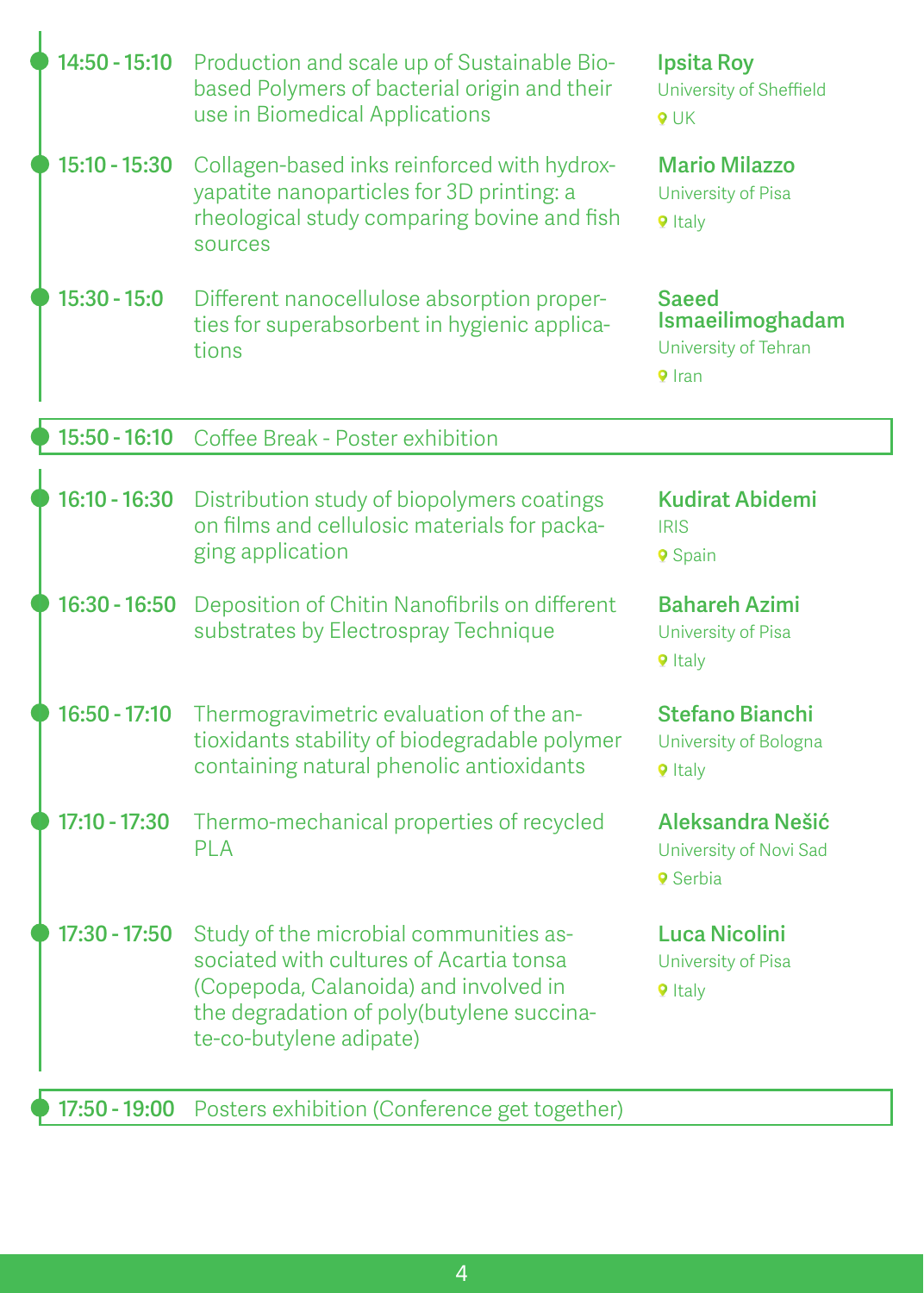## 18 JUNE 2022 **DAY 2**

| Invited Lecture<br><b>Chair: Prof. Patrizia Cinelli</b> |                                                                                                                                                                                     |                                                                              |
|---------------------------------------------------------|-------------------------------------------------------------------------------------------------------------------------------------------------------------------------------------|------------------------------------------------------------------------------|
| $8:45 - 8:50$                                           | Second day opening                                                                                                                                                                  | <b>Patrizia Cinelli</b><br><b>INSTM/University of Pisa</b><br><b>9</b> Italy |
| $8:50 - 9:20$                                           | The power of synergistic interactions be-<br>tween organisms for plastic recycling and<br>degradation                                                                               | María José López<br>University of Almería<br>9 Spain                         |
| Session                                                 | <b>Chair: Prof. Maria Beatrice Coltelli</b>                                                                                                                                         |                                                                              |
| $9:20 - 9:40$                                           | New exploitation strategies of the by-pro-<br>ducts deriving from the hazelnut supply<br>chain                                                                                      | <b>Domenico Licursi</b><br>University of Pisa<br><b>9</b> Italy              |
| $9:40 - 10:00$                                          | Bio-based remediation: hydrocarburoclastic<br>fungi and bacteria to improve bioavailability<br>and degradability of petroleum hydrocar-<br>bons in a historically contaminated soil | <b>Simona Digregorio</b><br>University of Pisa<br><b>9</b> Italy             |
| $10:00 - 10:20$                                         | Poly(ethylene furandicarboxylate) (PEF): A<br>bio-based alternative to PET Amorphous<br>chain mobility in relation to crystallization                                               | <b>Maria Cristina Righetti</b><br>CNR-IPCF/INSTM<br><b>9</b> Italy           |
| $10:20 - 10:40$                                         | Antifouling properties of electrospun poly-<br>mer coatings induced by surface morpho-<br>logy                                                                                      | <b>Fabio Lineu Favrin</b><br>University of Pisa<br><b>9</b> Italy            |
| $10:40 - 11:00$                                         | Biodegradability and compostability perfor-<br>mances of new coated packaging                                                                                                       | <b>Francesca Braca</b><br><b>ARCHA</b><br><b>9</b> Italy                     |
| $11:00 - 11:20$                                         | Coffee Break - Poster exhibition                                                                                                                                                    |                                                                              |

#### Invited Lecture **Chair: Prof. Patrizia Cinelli**